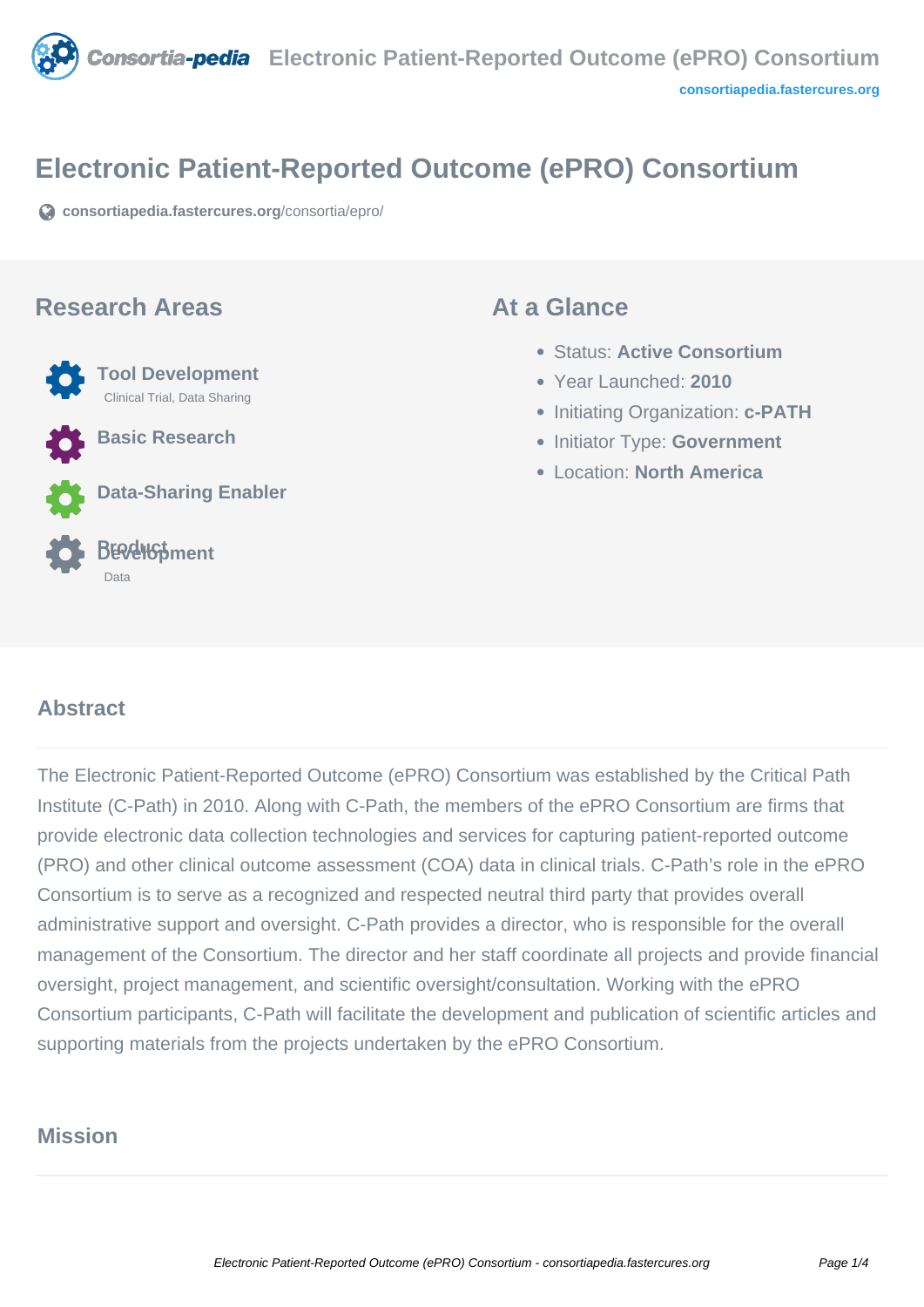

The mission of the ePRO Consortium is to advance the science of clinical trial endpoint assessment by collaboratively supporting and conducting research, designing, and delivering educational opportunities, and developing and disseminating best practice recommendations for electronic collection of clinical outcome data.

 The ePRO Consortium provides a pre-competitive environment in which a critical mass of experts can collaborate to generate measurement equivalence data, develop specification documents and data standards, and provide guidance on methodological considerations related to ePRO applications. All of these activities are aimed at enhancing the quality, practicality, and acceptability of electronic capture of clinical trial endpoint data. The ePRO Consortium works closely with C-Path's PRO Consortium to make the PRO instruments emerging from its therapeutic area working groups available in multiple data collection formats. The overarching aim is to enhance public health by optimizing the value of PRO data in medical product evaluation and clinical decision-making.

## **Consortium History**

Sep. 2016 - [Ensuring Equivalence of Electronic and Paper Administration of Patient-Reported](https://c-path.org/epro-consortium-webinar-ensuring-equivalence-of-electronic-and-paper-administration-of-patient-reported-outcome-measures-2/) [Outcome Measures](https://c-path.org/epro-consortium-webinar-ensuring-equivalence-of-electronic-and-paper-administration-of-patient-reported-outcome-measures-2/)

March 2016 – [Bring Your Own Device](https://c-path.org/bring-your-own-device-byod/)

Dec. 2015 – [Best Practices for ePRO Implementation in Clinical Trials](https://c-path.org/epro-consortium-webinar-best-practices-for-epro-implementation-in-clinical-trials/)

Nov. 2015 – [The Future of Field-Based Patient-Reported Outcome Data Collection in Clinical Trials?](http://journals.sagepub.com/doi/abs/10.1177/2168479015609104)

Oct. 2015 – [Considerations for Requiring Subjects to Provide a Response to Electronic Patient-](http://journals.sagepub.com/doi/abs/10.1177/2168479015609647)[Reported Outcome Instruments](http://journals.sagepub.com/doi/abs/10.1177/2168479015609647)

### **Structure & Governance**

Established and governed by the [Critical Path Institute](https://c-path.org/)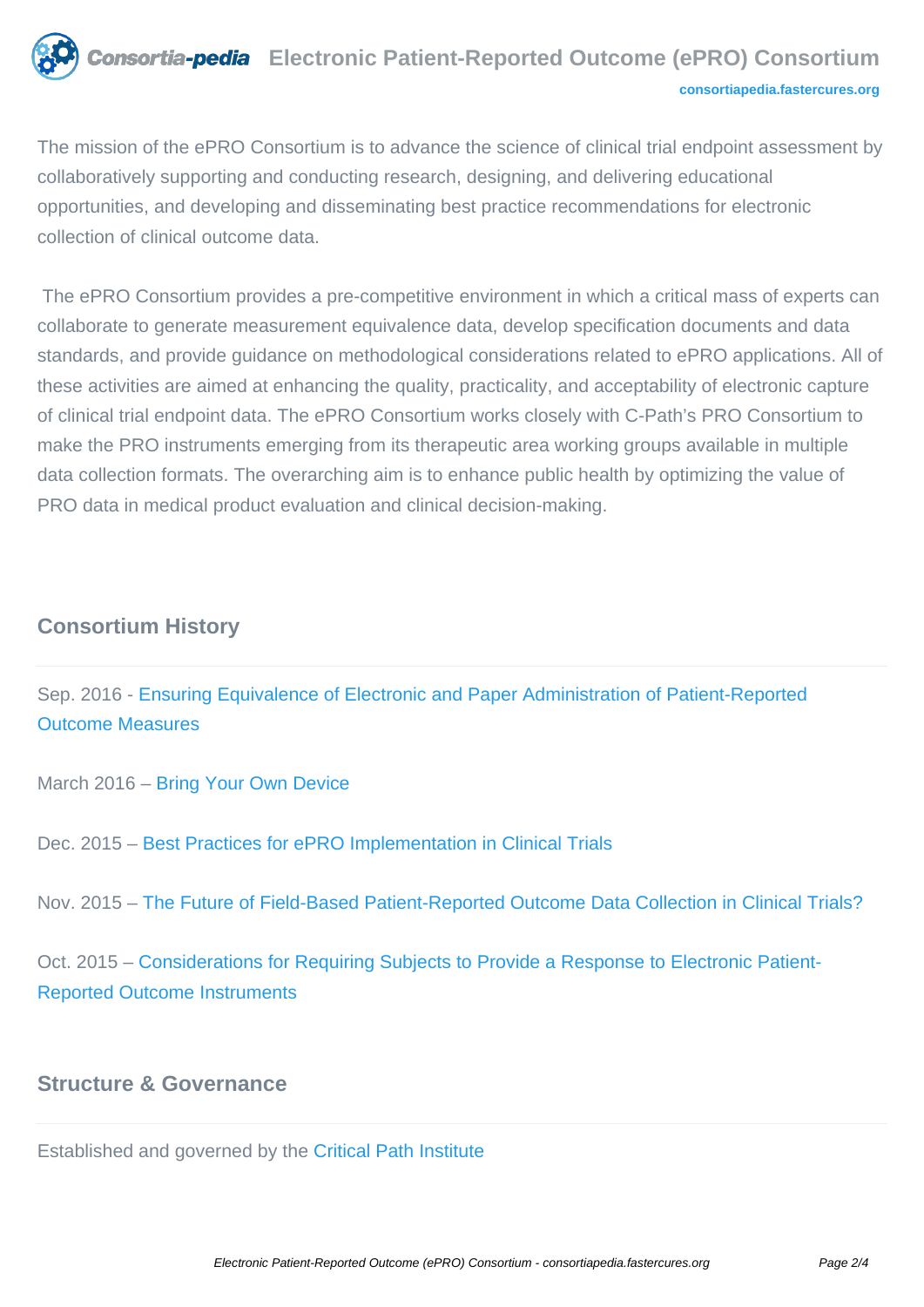

## **Financing**

As an independent 501(c)(3) not-for-profit organization, C-Path relies upon funding from a diverse array of funders who share a common belief: the path therapies travel to reach patients can be improved.

# **Intellectual Property**

e-PRO works in a pre-competitive environment

# **Links/Social Media Feed**

Homepage https://c-path.org/programs/epro/#

## **Points of Contact**

1730 E. River Rd. Tucson, AZ 85718 520 547-3440 520 547-3456 info@c-path.org

# **Sponsors & Partners**

assistek Biomedical Systems Bracket